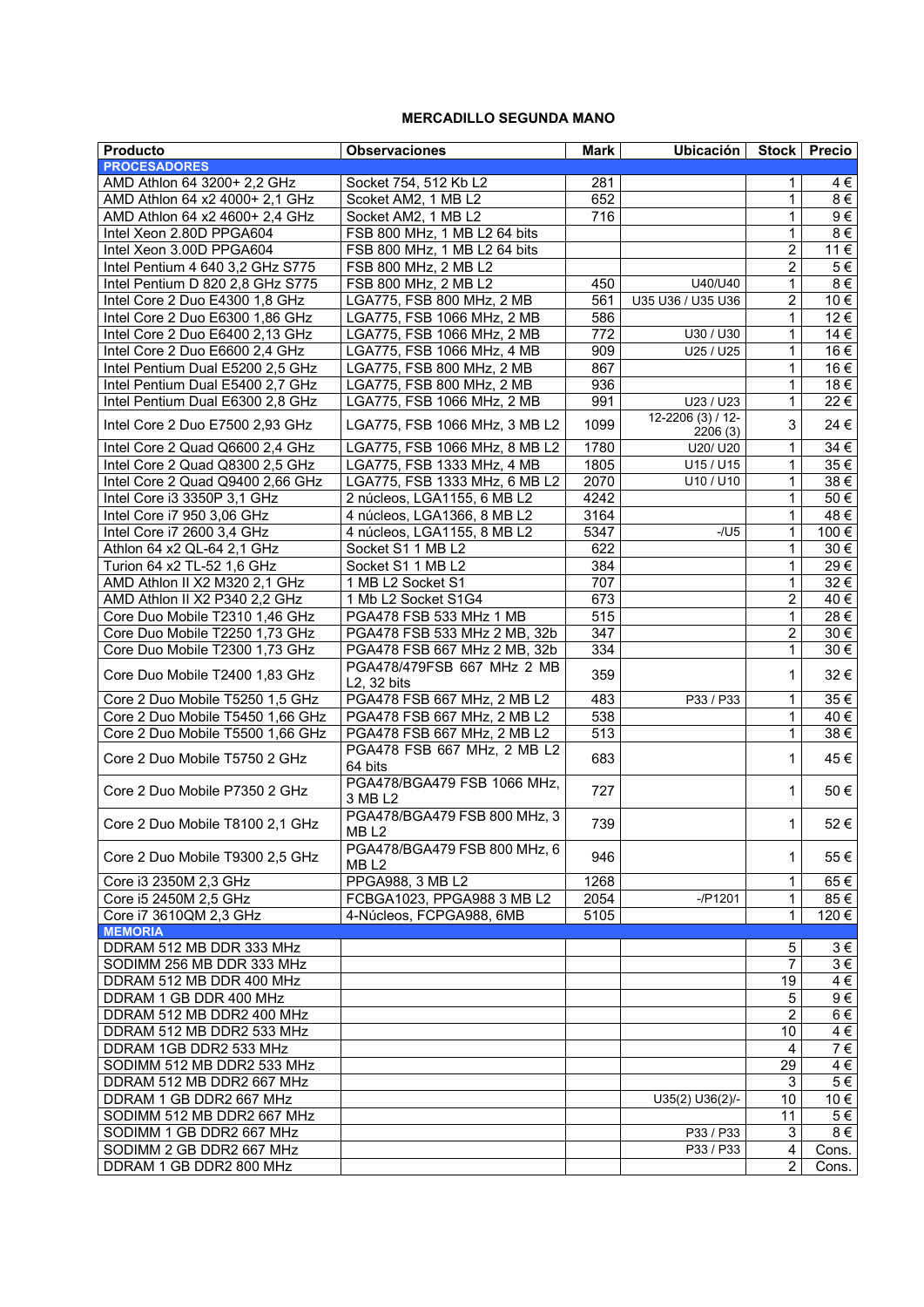| DDRAM 2 GB DDR2 800 MHz        |                                            | U10(2) U15(2)<br>U20(2) / U10(2)<br>U15(2) U20(2)<br>U23(2) U25(2) | $\overline{7}$ | Cons.    |
|--------------------------------|--------------------------------------------|--------------------------------------------------------------------|----------------|----------|
| SODIMM 1 GB DDR2 800 MHz       |                                            | P0702 / P0702                                                      | 4              | 8€       |
| SODIMM 2 GB DDR2 800 MHz       |                                            | P0702 / P0702                                                      | $\mathbf{1}$   | Cons.    |
| SODIMM 2 GB DDR3 1066 MHz      |                                            |                                                                    | 5              | Cons.    |
| SODIMM 8 GB DDR3 1066 MHz      |                                            |                                                                    | $\overline{2}$ | Cons.    |
| DDRAM 4 GB DDR3 1333 MHz       |                                            |                                                                    | 3              | Cons.    |
| SODIMM 1 GB DDR3 1333 MHz      |                                            |                                                                    | 3              | $6 \in$  |
| SODIMM 2 GB DDR3 1333 MHz      |                                            | $- / G6(2)$                                                        | 3              | Cons.    |
| SODIMM 4 GB DDR3 1333 MHz      |                                            | A1401(2) / A1401(2)                                                | 4              |          |
|                                |                                            |                                                                    |                | Cons.    |
| DDRAM 4 GB DDR3 1600 MHz       |                                            | U5(2)/U5(2)                                                        | 4              | Cons.    |
| SODIMM 2 GB DDR3 1600 MHz      |                                            |                                                                    | 1              | Cons.    |
| SODIMM 4 GB DDR3 1600 MHz      |                                            |                                                                    | 1              | Cons.    |
| DDRAM 4 GB DDR4 2666 MHz       | Transcend                                  |                                                                    | 2              | Cons.    |
| <b>DISCOS DUROS</b>            |                                            |                                                                    |                |          |
| HD 120 GB IDE ATA 100          |                                            | - / U20                                                            | 1              | 16 €     |
| HD 160 GB IDE ATA 100          |                                            | $U40/-$                                                            | 1              | 17€      |
| HD 200 GB IDE ATA 100          |                                            |                                                                    | 3              | 18€      |
| HD 250 GB IDE ATA 100          |                                            | $U36/-$                                                            | $\mathbf{1}$   | 21€      |
| HD 320 GB IDE ATA 100          |                                            | $U35/-$                                                            | 4              | $25 \in$ |
| HD 200 GB SATA2                |                                            |                                                                    | 1              | 10 €     |
| HD 250 GB SATA2                |                                            | 12-2206(3)                                                         | 5              | 11 €     |
| HD 500 GB SATA2                |                                            | U20 U25 U30 U33 /                                                  |                |          |
|                                |                                            | U20                                                                | 1              | 15€      |
| HD 1 TB SATA2                  |                                            | U10 U15 / U10 U20                                                  | $\sqrt{3}$     | 19€      |
| HD 1 TB SATA3                  |                                            | $-/U5$ U15                                                         | $\overline{4}$ | 20€      |
| HD 3 TB SATA3                  |                                            |                                                                    | 1              | 55 €     |
| HD 40 GB portátil ATA 100      |                                            |                                                                    | 1              | 10€      |
| HD 80 GB portátil ATA 100      |                                            |                                                                    | 1              | 15 €     |
| HD 160 GB portátil ATA 100     |                                            | P0602 / P0602                                                      | $\mathbf{1}$   | 25€      |
| HD 60 GB portátil 2,5 SATA 150 |                                            |                                                                    | $\mathbf{1}$   | $5 \in$  |
| HD 250 GB portátil 2,5 SATA    |                                            |                                                                    | 1              | 10 €     |
|                                |                                            |                                                                    |                |          |
| HD 320 GB portátil 2,5 SATA    |                                            |                                                                    | 1              | 12 €     |
| HD 320 GB portátil 2,5 SATA2   |                                            | P0702 / P0702                                                      | $\overline{c}$ | 13€      |
| HD 500 GB portátil 2,5 SATA2   |                                            | P33 / P33                                                          | 5              | 15€      |
| HD 500 GB portátil 2,5 SATA3   |                                            |                                                                    | $\mathbf{1}$   | 16€      |
| HD 640 GB portátil 2,5 SATA2   |                                            |                                                                    | $\mathbf 1$    | 18€      |
| HD 750 GB portátil 2,5 SATA2   |                                            |                                                                    | $\mathbf{1}$   | 20€      |
| HD 1 TB portátil 2,5 SATA2     |                                            |                                                                    | $\overline{4}$ | 22€      |
| HD 1 TB portátil 2,5 SATA3     |                                            |                                                                    | 5              | 24 €     |
| <b>SSD 64 GB M.2</b>           | Toshiba 220/180MB/s                        |                                                                    | $\mathbf{1}$   | 10€      |
| SSD 128 GB SATA                | WD Green 545/80MB/s                        | $-$ /U5                                                            | $\mathbf{1}$   | 13 €     |
| SSD 128 GB M.2 SATA            | SanDisk Z400S 546/182MB/s                  |                                                                    | $\mathbf{1}$   | 15€      |
| SSD 128 GB PCle3.0             | Apple 16+12pin, 1600/1300MB/s              |                                                                    | 1              | 25 €     |
| SSD 240 GB SATA                |                                            | A1401 / A1401                                                      | 1              | 16 €     |
| HD 500 GB externo 2,5 USB2.0   |                                            |                                                                    | 1              | 17 €     |
| <b>UNIDADES ÓPTICAS</b>        |                                            |                                                                    |                |          |
| DVD/RW LG GSA-4040B IDE        | $4x + -r$ , $2, 4x + rw$ , $2x - rw$       | $-$ /U20                                                           | 1              | $4 \in$  |
| DVD/RW NEC ND-3500AG IDE       | 16x+-r, 4x+-rw, 4x+r-dl                    |                                                                    | $\mathbf{1}$   | 4€       |
| DVD/RW LG GSA-4167B 16x Dual   | 16x+-r, 8x+rw, 6x-rw, 6x+r-dl, 4x-r-       |                                                                    |                |          |
|                                |                                            |                                                                    | $\overline{2}$ | $5 \in$  |
| DC                             | dl                                         |                                                                    |                |          |
| DVD/RW LG GSA-H10A 16x IDE     | 16x+-r, 6x-rw, 8x+rw, 4x-r-dl, 8x+r-       |                                                                    | 1              | 5€       |
|                                | dl negro                                   |                                                                    |                |          |
| DVD/RW Sony DW-Q30A            | 16x+-r, 6x-rw, 8x+rw, 4x-r-dl, 8x+r-<br>dl |                                                                    | 1              | 5€       |
|                                | 16x+-r, 6x-rw, 8x+rw, 4x-r-dl, 8x+r-       |                                                                    |                |          |
| DVD/RW LG GSA-H20N 16x IDE     | dl                                         | $-$ /U30                                                           | 1              | 5€       |
|                                | 16x+-r, 6x-rw, 8x+rw, 6x-r-dl,             |                                                                    |                |          |
| DVD/RW LG GSA-H10N 16x IDE     | $10x + r - dl$                             |                                                                    | 4              | 5€       |
| DVD/RW LG H12N 18x DUAL DC     | 18x+-r, 8x+rw, 6x-rw, 8x+r-dc              | U23/U23                                                            | $\overline{c}$ | 6€       |
| DVD/RW Samsung SH-182M IDE     | 18x+-r, 8x+rw, 6x-rw, 8x+-r-dc             | U36/U36                                                            | 1              | 6€       |
| DVD/RW LG H42N 18x DUAL DC     | 18x+-r, 6x+-rw, 10x+-r-dc negro            | U35/U35                                                            | 1              | 6€       |
| DVD/RW Hitachi GH15F 16x DUAL  | SATA LabelFlash, color negro               | U25/U25                                                            | 1              | 7€       |
|                                |                                            |                                                                    |                |          |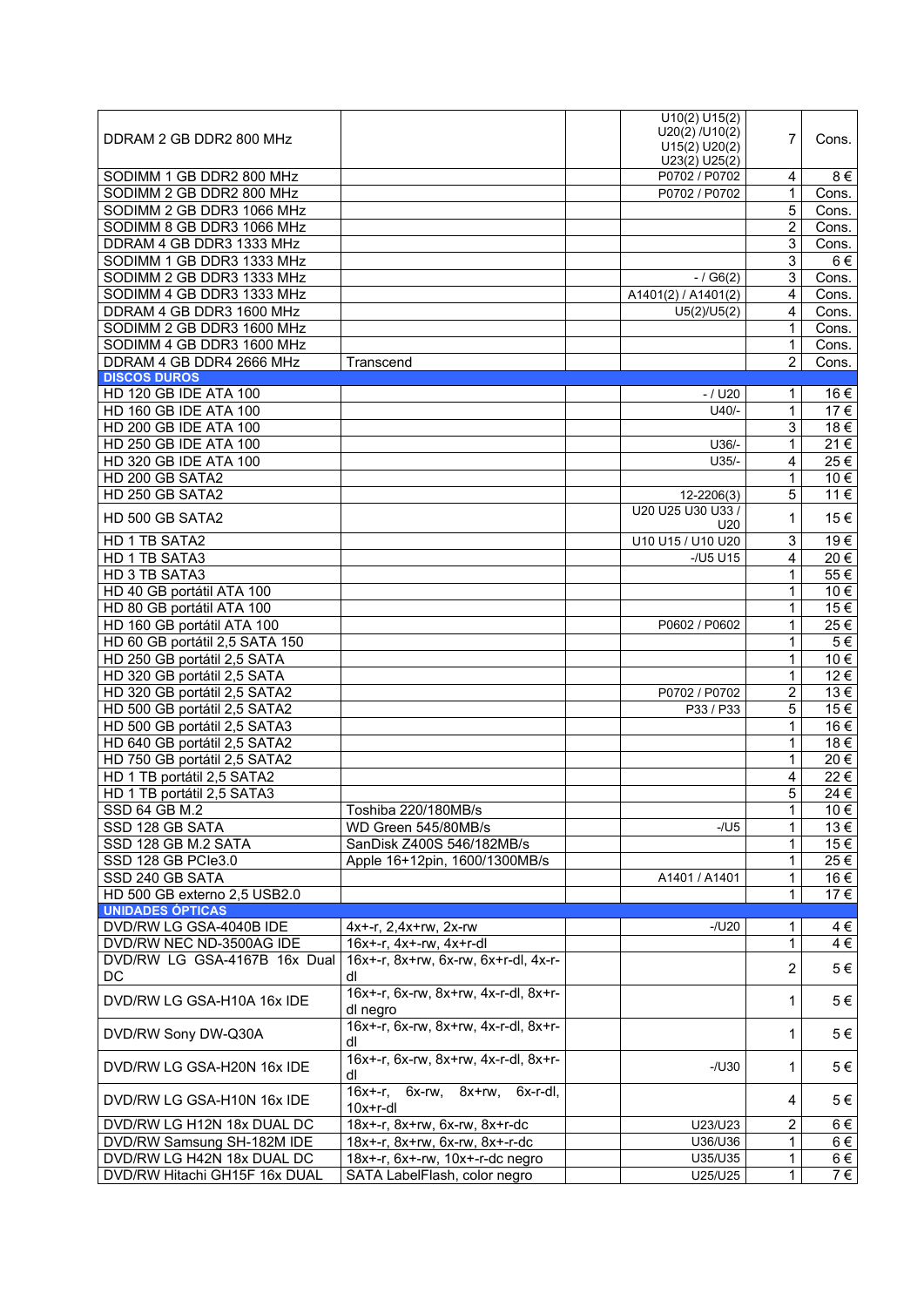| DVD/RW Pioneer DVR-116D negro              | IDE 20x+-r, 8x+rw, 6x-rw, 12x+-r-<br>dc                       |                 |                   | $\mathbf 1$    | 8€       |
|--------------------------------------------|---------------------------------------------------------------|-----------------|-------------------|----------------|----------|
| DVD/RW LG GSA-H58N IDE negro               | 20x+-r, 8x+rw, 6x-rw, 10x+-r-dl                               |                 |                   | $\overline{2}$ | $8 \in$  |
|                                            | 22x+-R, 16x+-R-DL, 8x+RW, 6x-                                 |                 | U10 U20 U30 U40 / |                |          |
| DVD/RW LG GH22NP20 IDE negro               | <b>RW</b>                                                     |                 | U <sub>10</sub>   | $\overline{4}$ | 9€       |
| DVD/RW HP DH-16ACSH-HR2                    | $8x+RW$ ,<br>$16x + R$ ,<br>6x-RW,<br>$12x+R+DL$              |                 |                   | 1              | $5 \in$  |
| DVD/RW LG GH22NS30 SATA                    | 22x+-R, 12x-R-DL, 16x+R-DL,<br>8x+RW, 6x-RW, color negro      |                 | U15/U15           | 1              | 7€       |
| DVD/RW LG GH22NS70 SATA                    | $8x + -R-DL$ ,<br>$22x + -R$ ,<br>6x-RW.<br>8x+RW             |                 | <b>U5/U5</b>      | 1              | 7€       |
| Grabador BluRay LG GGW-H20L<br><b>SATA</b> | BD-R 6x, BD-R Doble Capa 4x,<br>BD-RE 2x, BD-RE Doble Capa 2x |                 |                   | 1              | 50€      |
| DVD/RW LG GCA-4040N IDE slim               | 2,4x+r, 2,4x+rw                                               |                 |                   | $\mathbf{1}$   | 6€       |
| DVD/RW Sony AW-630A IDE slim               | 4x+-R, DL, Slot-in                                            |                 |                   | 1              | 8€       |
| DVD/RW Hitachi GWA-4080N IDE<br>slim       | 8x+-R, 4x+-RW, 2,4x-+R-DL                                     |                 |                   | $\mathbf 1$    | $9 \in$  |
| DVD/RW Hitachi GMA-4082N IDE<br>slim       | 8x+-R, 4x+-RW, 2,4x-+R-DL                                     |                 |                   | 1              | $9 \in$  |
| DVD/RW Panasonic UJ-870 IDE slim           | 8x+-R, 6x-RW, 8x+RW, 6x+-R-DL                                 |                 |                   | 3              | 10 €     |
| LiteOn DU-86ASH SATA slim 9,5mm            | 8x+-R, 6x-RW, 8x+RW, 6x+-R-DL                                 |                 |                   | 1              | 10 €     |
| DVD/RW Samsung SATA Slim                   | 8x+-R, 6x-RW, 8x+RW, 6x+-R-DL                                 |                 |                   | 1              | 10 €     |
| DVD/RW Pioneer DVR-K16TBS slim             | 8x+-R+RW, 6x-RW                                               |                 |                   | $\mathbf{1}$   | 10 €     |
| DVD/RW Pioneer DVR-K17LA slim              | 8x+-R, 8x-RW, 6x-RW, 4x+-R-DL                                 |                 |                   | $\mathbf{1}$   | 12 €     |
| DVD/RW LiteOn DS-8A1P IDE slim             | 8x+-R, 8x+RW, 6x-RW, 6x+-R-DL                                 |                 |                   | 1              | 14 €     |
| DVD/RW HP TS-L633N SATA slim               | 8x+-R, 6x+-RW, 6x+-R-DL                                       |                 |                   | $\mathbf{1}$   | 11 €     |
| DVD/RW LG GT50N SATA slim                  | 8x+-R, 8x+-RW, 8x+-R-DL                                       |                 |                   | $\mathbf{1}$   | 12 €     |
| DVD/RW LG GSA-T20N SATA                    | 8x+-R, 8x+RW, 6x-RW, 6x+-R-DL                                 |                 |                   | 1              | 13€      |
| DVD/RW Sony AD-7640A slot-in               | 8x+-R, 8x+RW, 6x-RW, 4x+-R-DL                                 |                 |                   | $\mathbf{1}$   | 15 €     |
| Combo Blu-Ray DVD/RW slim SATA             | 8x+-R, 8x+RW, 6x-RW, 4x+-R-DL                                 |                 |                   | $\overline{2}$ | 30€      |
| <b>TARJETAS DE VÍDEO</b>                   |                                                               |                 |                   |                |          |
| ATI Radeon 9000 128 MB AGP4x               | Silenciosa                                                    | 4               |                   | 1              | 5€       |
| ATI Radeon 9250 128 MB AGP8x               | Silenciosa                                                    | 3               |                   | 3              | $5 \in$  |
| Geforce FX 5500 256 MB AGP8x               |                                                               | $\overline{8}$  |                   | 1              | 8€       |
| Geforce 6200SE 64 MB PCIe                  | Silenciosa                                                    | 38              |                   | $\mathbf{1}$   | $8 \in$  |
| Geforce 7300SE 64 MB PCIe                  | Silenciosa                                                    | 39              |                   | 1              | 8€       |
| ATI Radeon X300 128 MB PCIe                | Silenciosa, VGA                                               | 38              | U35 U40/-         | 1              | 9€       |
| ATI Radeon X550XT 256 MB PCIe              |                                                               | 56              | U30/U30           | 1              | 13 €     |
| Geforce 7500 LE 256 MB PCIe                |                                                               | 69              | $U25/-$           | $\overline{1}$ | 14 €     |
| Geforce 6600V 256 MB PCle                  | <b>DDR2 VGA/DVI</b>                                           | $\overline{87}$ |                   | $\mathbf{1}$   | 16 €     |
| Quadro FX 1300 128 MB PCle                 |                                                               | $\overline{34}$ |                   | $\mathbf{1}$   | 15 €     |
| Geforce 8500GT 512 MB PCIe                 |                                                               | 111             |                   | $\mathbf{1}$   | 17 €     |
| Radeon HD4550 512 MB PCle                  |                                                               | 191             |                   | $\mathbf{1}$   | 18€      |
| Geforce 8600GT 512 MB DDR2                 | PCle                                                          | 241             | U20/U20           | $\mathbf{1}$   | 20€      |
| Radeon HD2600XT 512 MB DDR3                | PCIe                                                          | 283             | U15/U15           | 1              | 21€      |
| Radeon HD7450 1 GB DDR3                    | PCle                                                          | 308             | U10/U10           | 1              | $22 \in$ |
| Geforce 8800GT 512 MB DDR3                 | PCIe                                                          | 747             | U5/U5             | 1              | 28€      |
| Geforce GTS 250 1 GB DDR3 PCIe             | Asus                                                          | 875             |                   | $\mathbf 1$    | 34 €     |
| Radeon HD4850 1 GB DDR3 PCIe               |                                                               | 1021            |                   | 1              | 38€      |
| Radeon HD5670 1 GB DDR3 PCIe               |                                                               | 1088            |                   | 1              | 40 €     |
| Radeon HD5670 1 GB DDR5 PCIe               |                                                               | 1088            |                   | $\mathbf{1}$   | 42 €     |
| Radeon HD5770 1GB DDR3 PCIe                |                                                               | 1713            |                   | $\mathbf{1}$   | 50 €     |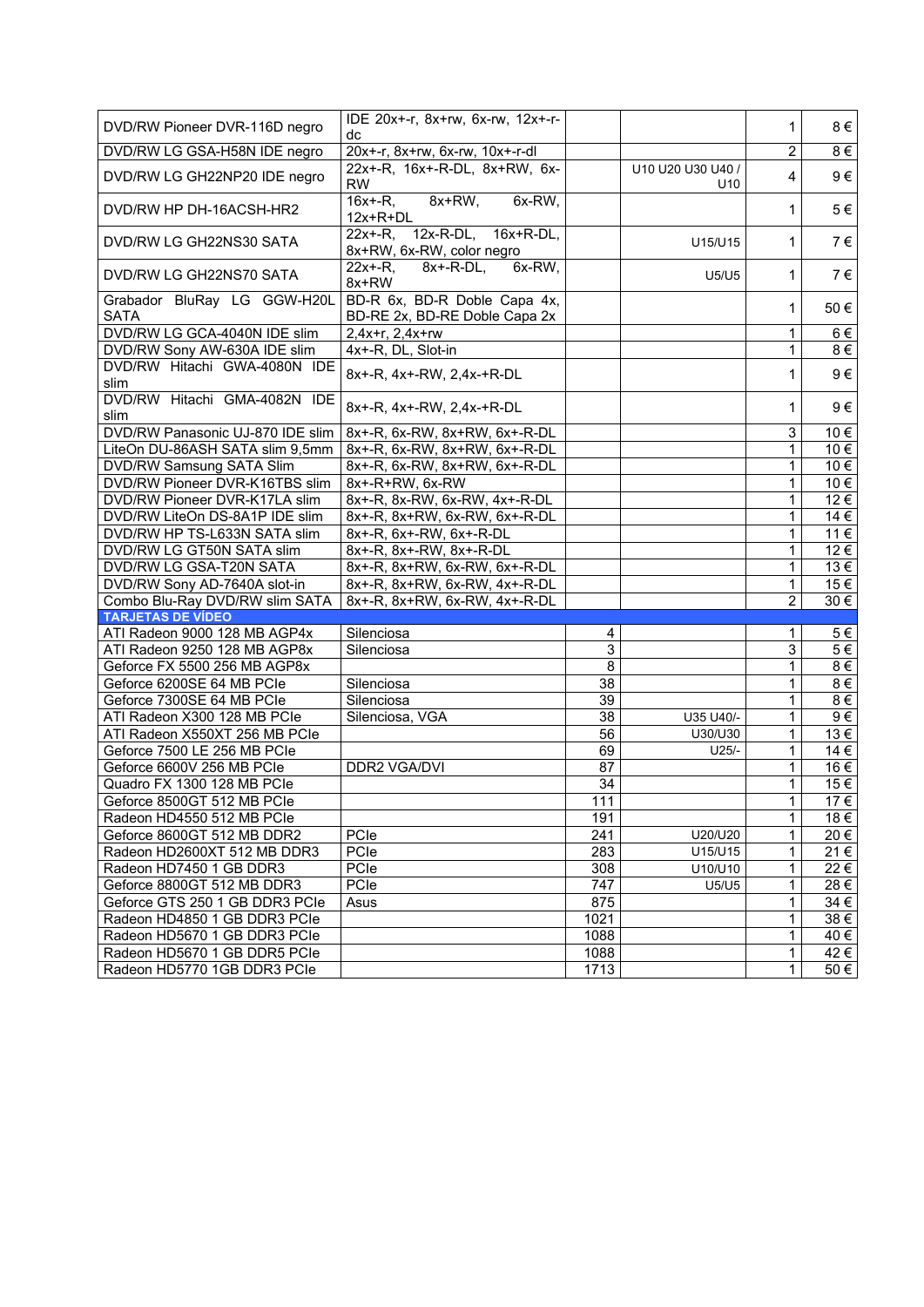| <b>TARJETAS DE SONIDO</b>          |                                    |                |                   |
|------------------------------------|------------------------------------|----------------|-------------------|
| Hercules GameSurround Muse XL      |                                    | $\mathbf{1}$   | $3 \in$           |
| <b>Guillemot Maxi Sound Muse</b>   |                                    | 1              | $3 \in$           |
| Sound Blaster PCI 64               |                                    | 2              | $3 \in$           |
| Genius Sound Maker 32x             |                                    | $\mathbf{1}$   | $3 \in$           |
| Sound Blaster PCI 128              |                                    | 7              | $4 \in$           |
| Hercules GameSurround Muse LT      | 4.1                                | 1              | $5 \in$           |
| Sound Blaster 4.1 CT4750           |                                    | 1              | 6€                |
|                                    |                                    |                |                   |
| Sound Blaster Live 5.1             |                                    | 6              | 9€                |
| Sound Blaster Live! Platinum 7.1   |                                    | $\mathbf{1}$   | $14 \in$          |
| Sound Blaster Audigy SE 7.1        | SB0570                             | 1              | 15€               |
| Asus Xonar D2 7.1 PCI              |                                    | 1              | $30 \in$          |
| <b>TARJETAS DE RED</b>             |                                    |                |                   |
| PCI 10/100                         |                                    | $+10$          | 2€                |
| Anatel WN5301A                     | PCI Wifi 54 Mb/s                   | 1              | 4€                |
| Linksys WMP54G                     | PCI Wifi 54 Mb/s                   | 1              | 4€                |
| Realtek RTL8185L                   | PCI Wifi 54 Mb/s                   | 1              | $4 \in$           |
| Conceptronic C54Ri                 | PCI Wifi 54 Mb/s                   | 1              | 4€                |
| MSI PC60G                          | PCI Wifi3 54 Mb/s                  | 1              | $4 \in$           |
| <b>SMC SMCWPCIT</b>                | PCI Wifi3 108 Mb/s                 | 1              | $6 \in$           |
| TP-Link TL-WN851ND                 | PCI Wifi4 300 Mb/s                 | 1              | 10€               |
| Ambit J07H069.02                   | Mini PCI Wifi 54 Mb/s              | 1              | $7 \in$           |
| Intel PRO/Wireless 2200BG          | Mini PCI Wifi 54 Mb/s              | 1              | 8€                |
| Anatel 2429-09-1869                | Mini PCI-e Wifi 54 Mb/s            | 1              | $5 \in$           |
| Broadcom BCM94311MCG               | Mini PCI-e Wifi 54 Mb/s            | 3              | $5 \in$           |
| Broadcom BCM94313HMGB              | Mini PCI-e Wifi 54 Mb/s            | 1              | $5 \in$           |
| Broadcom BCM94312MCG               | Mini PCI-e Wifi 54 Mb/s            | 1              | $5 \in$           |
| Intel PRO/Wireless 3945AGB         | Mini PCI-e Wifi 54 Mb/s            | 2              | $5 \in$           |
| AzuWave AW-GU700                   | Mini PCI-e Wifi 54 Mb/s            |                | 5€                |
|                                    |                                    | 1              | $5 \in$           |
| AzuWare AW-GU702                   | Mini PCI-e Wifi 54 Mb/s            | 1              |                   |
| Toshiba PA3501U-1MPC               | Mini PCI-e Wifi 54 Mb/s            | 1              | 5€                |
| Atheros AR5BXB63                   | Mini PCI-e Wifi 54 Mb/s            | 4              | $5 \in$           |
| Realtek RTL8188CE                  | Mini PCI-e Wifi4 150 Mb/s (formato | 1              | $8 \in$           |
|                                    | reducido)                          |                |                   |
| Atheros ATH-AR5B95                 | Mini PCI-e Wifi4 150 Mb/s (formato | 5              | 8€                |
|                                    | reducido)                          |                |                   |
| Atheros AR5BHB116                  | Mini PCIe Wifi4 300 Mbps           | $\mathbf{1}$   | 9€                |
| Realtek TRL8191SE                  | Mini PCI-e Wifi4 300 Mbps          | 1              | 9€                |
|                                    | (formato reducido)                 |                |                   |
| Intel WIFI Link 1000               | Mini PCI-e Wifi4 300 Mb/s (formato | 1              | 10 €              |
|                                    | reducido)                          |                |                   |
| Intel WIFI 4965AGN                 | Mini PCIe Wifi4 300 Mb/s           | $\mathbf{1}$   | $10 \in$          |
| Realtek RTL8723BE (792610-005)     | Mini PCI-e Wifi4 300 Mb/s + BT 4.0 | $\mathbf{1}$   | 15 €              |
|                                    | (formato reducido)                 |                |                   |
| <b>MONITORES</b>                   |                                    |                |                   |
| Monitor CRT 17" PLANO              |                                    | 5              | 15 €              |
| Monitor CRT 19" PLANO              |                                    | $\overline{2}$ | 19€               |
| Monitor LCD 17"                    |                                    | 3              | 39€               |
| LED 22" LG E2250V                  | 1920x1080,<br>250cd,<br>2ms,       | $\overline{2}$ | 90€               |
|                                    | VGA/DVI/HDMI                       |                |                   |
| LED 23" HP Pavilion 23xi (C3Z94AA) | IPS, 1920x1080, 250cd,<br>7ms,     | 1              | 99€               |
|                                    | VGA/DVI/HDMI, plata                |                |                   |
| LED 24" Samsung S24C350H           | 1920x1080,<br>250cd,<br>5ms,       | 1              | 109€              |
|                                    | VGA/HDMI, negro                    |                |                   |
|                                    |                                    |                |                   |
| SINTONIZADORES DE TELEVISIÓN       |                                    |                |                   |
| V-Stream Xpert                     | Sin mando a distancia              | 1.             | 5€                |
| Avermedia AverTV                   | Sin mando a distancia              | 6              | 7€                |
| Winfast TV 2000 XP                 | Sin mando a distancia              | 3              | 7€                |
| ProLink PlayTV B1000 PCI híbrida   | Sin mando a distancia              | 1              | 12 €              |
| Avermedia Hybrid+FM PCI            | Sin mando a distancia              | 1              | 13€               |
| Avermedia Hybrid M115 Mini PCI     | Sin mando a distancia              | 1              | $\overline{15}$ € |
| <b>OTROS</b>                       |                                    |                |                   |
| Tarjeta PCI 2 puertos USB 2.0      |                                    | 1.             | 2€                |
| Tarjeta PCI 4 puertos USB 2.0      |                                    | 1              | 4€                |